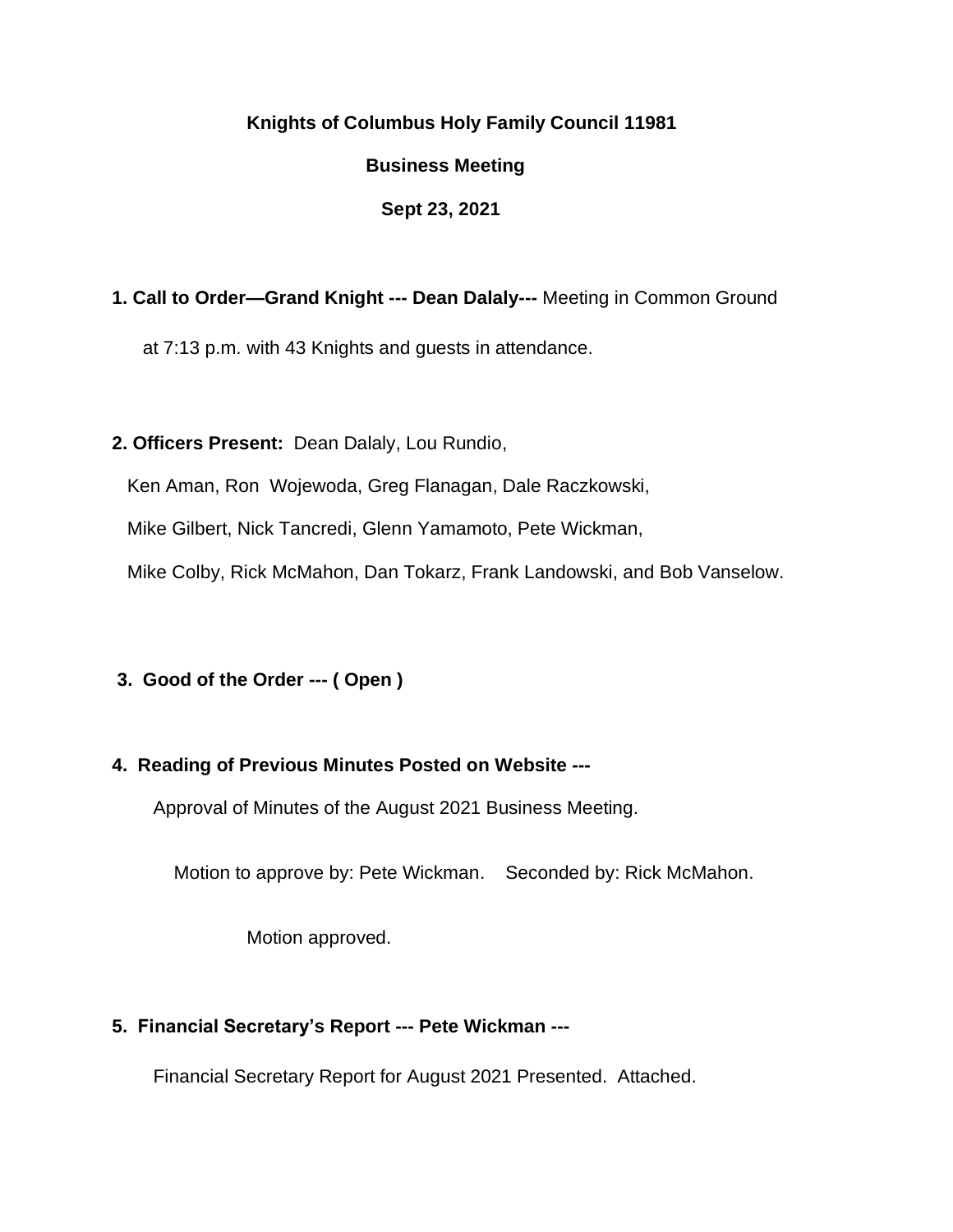Motion to approve by: Rick McMahon. Seconded by: Lou Rundio.

Motion approved.

# **6. Treasurer's Report --- Ken Aman ---**

Treasurer's Report for August 2021 Presented. Attached.

Motion to approve by: Mike Gilbert. Seconded by: Ron Wojewoda.

Motion approved.

# **7. Chancellor's Report --- Rick McMahon ---**

- 1. Membership currently stands at 226.
- 2. Pass the Word--- The K of C provides scholarship assistance to the children and spouses of deceased members.

# **8. Service Programs Report --- Greg Flanagan ---**

# **A. Faith ---**

- 1. Adoration --- at home Oct 7 and 8.
- 2. Corporate Mass --- Scheduled for Oct 24, 2021 and Mar 20, 2022.
- 3. The Adventures in Grace Pilgrimage is designed to bring families back into the Church and increase participation in Faith and in Church activities. It begins in September and continues on through the Spring.
- 4. Vocational Raffle books are available. An e-mail has been circulated with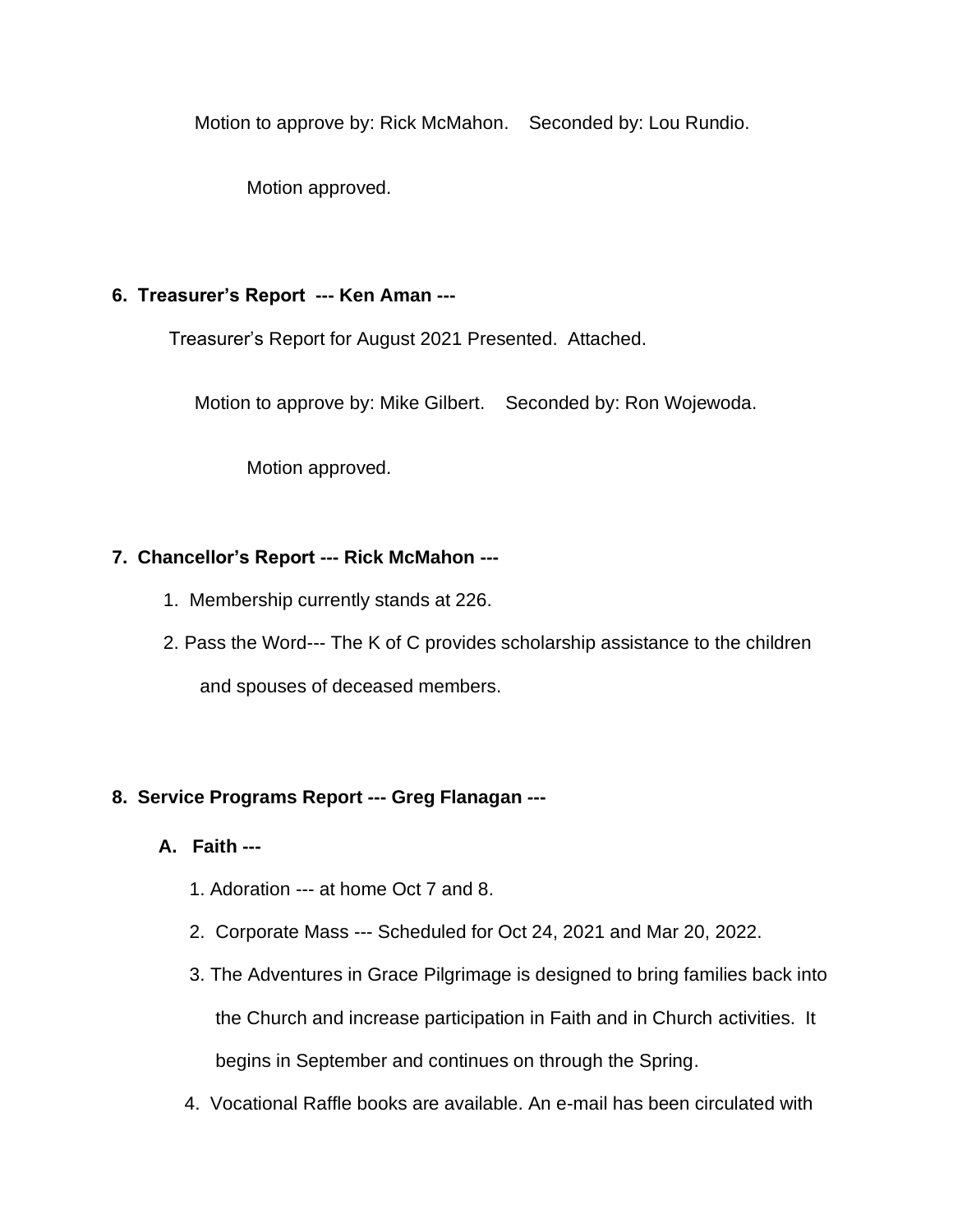details, you can donate and purchase tickets on line. The Campaign will continue through September. Currently over 245 books have been sold.

 5. The Council will honor Long Service Brothers ( over 50 years of service ) at the Brunch after the Corporate Mass on October 24, 2021.

# **B. Family ---**

1. None.

# **C. Community ---**

- 1. The Kringle Classic is scheduled for Dec 11<sup>th</sup> and 12<sup>th</sup>.
- 2. The Council will sponsor a blood drive on Dec  $12<sup>th</sup>$ .

#### **D. Life --- Dan Tokarz ---** .

- 1. Volunteers are needed to assist the Greater Chicago Food Depository from 8:30 to 12:00 on Oct 11<sup>th</sup> at St. Collette's, on Nov 11<sup>th</sup> at St. Edna's, and on Dec 9th at Holy Family.
- 2. The Northwest March for Life is scheduled ( assembling at St. Theresa ) on Oct  $16<sup>th</sup>$  from 1:00 to 3:00.

#### **9. Grand Knight's Report --- Dean Dalaly ---**

1. The September Business Meeting was held in connection with an outdoor gathering in the Campus Courtyard with light food and beverages with about 60 Knights and guests attending.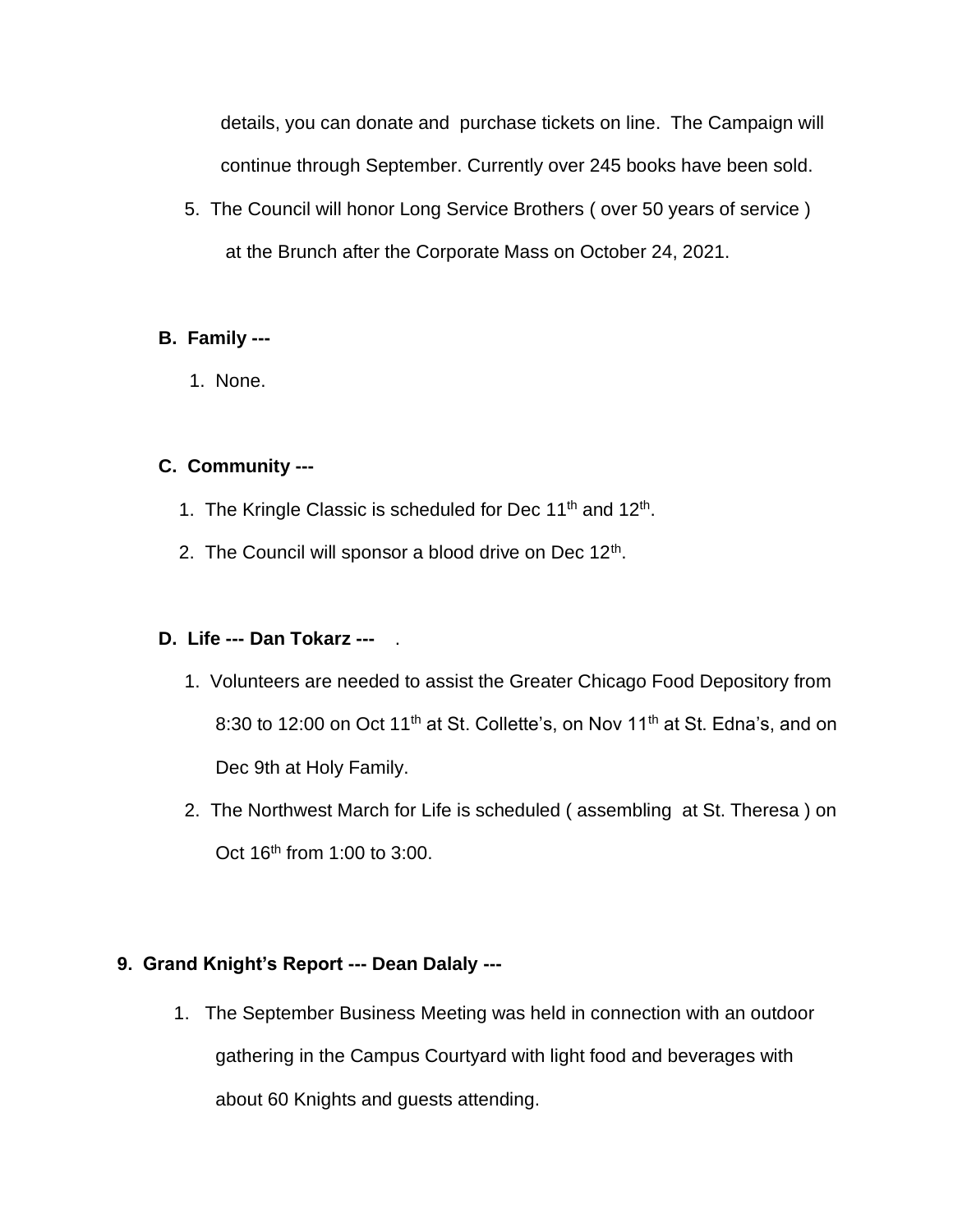- 2. This year's ID Drive will be accomplished in two phases. The first was held On Sept 17th, 18th, and 19th at the Hoffman Estates JEWEL Supermarket on Palatine Rd. The Second will be a Radio- a-Thon on Oct 16<sup>th</sup>.
	- 3. The Council recognizes and thanks the many Knights and friends of Knights who volunteered as Bell Ringers beginning with the onset of COVID.
	- 4. Save-the-Date of Saturday Dec 4<sup>th</sup> for a meeting of Council members with Fr. Terry.
	- 5. The Chicago Voyagers thanked the Council for the assistance of members in its fund raising event which raised \$ 110,000.
	- 6. The AIG ( Adventures In Grace ) program schedule---but not content---has been revised. See the HFCC web site for details.
	- 7. The Café return kickoff will be on Sunday Sept 26<sup>th</sup> with a regrouped approach, new ideas, and a modified menu.
	- 8. The Council will host a Reception for Friar Johnpaul after Mass on Saturday Oct 9<sup>th</sup> in celebration of the 25<sup>th</sup> Anniversary of his Ordination.
	- 9. The Oct Business Meeting has been rescheduled to Thursday Oct 28<sup>th</sup> because the HFCC Campus is currently not open on Wednesday evening.
	- 10. The winners of the 4<sup>th</sup> Degree Regalia raffle are Joe Ferlita, Sr. and Frank Biank.

# **10. 4 th Degree and Bishop Shiel Assembly --- Jim Posch ---**

1. The 4<sup>th</sup> Degree's emphasis is on patriotism and renewed attention should

be made toward it.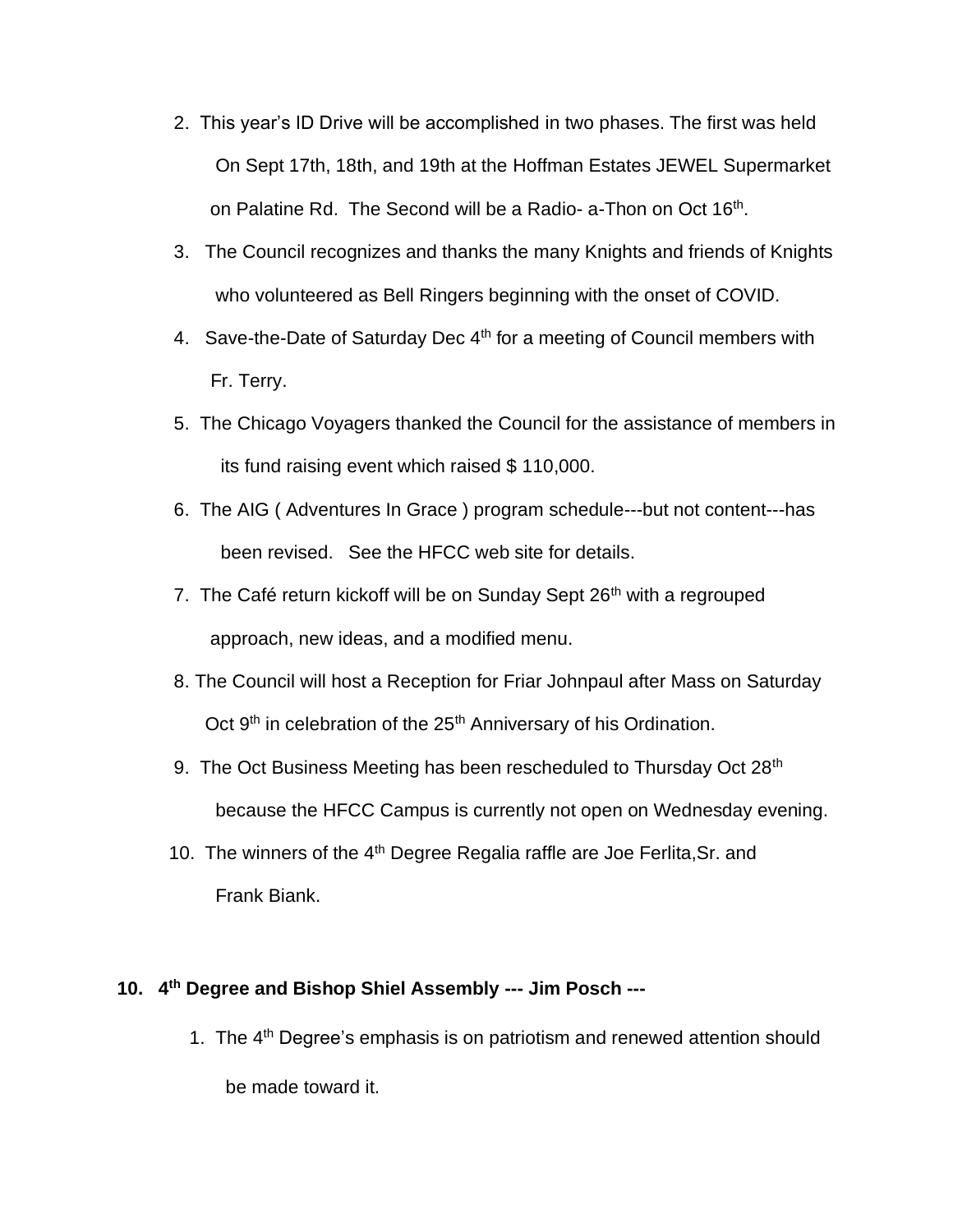#### **11. Field Agents Report ---**

1. None.

#### **12. District Deputy Report --- Rich Lambke ---**

- 1. Council 11981 has earned the COLUMBIAN AWARD for Fraternal Year 2020-2021. This award recognizes the accomplishments of the Grand Knight and his team and the Membership. Of special note was the ID Drive Radio-A-Thon.
- 2. A special "Thanks" to our own Bob Fallon for his outstanding service for the past 6 years as District Deputy.
- 3. The new DD, Rich Lambke, brings greetings and best wishes from the State Grand Knight and the State Deputy Grand Knight, noting that Council 11981 is a pillar of the District.
- 4. In our recruitment efforts keep in mind law enforcement and emergency service professionals as well as fellow parishioners.
- 5. The Knights have for many years been proud and strong supporters of the Special Olympics. The State of Illinois Knights have donated more than \$ 2,000,000.

#### **13. Unfinished Business --- Dean Dalaly ---**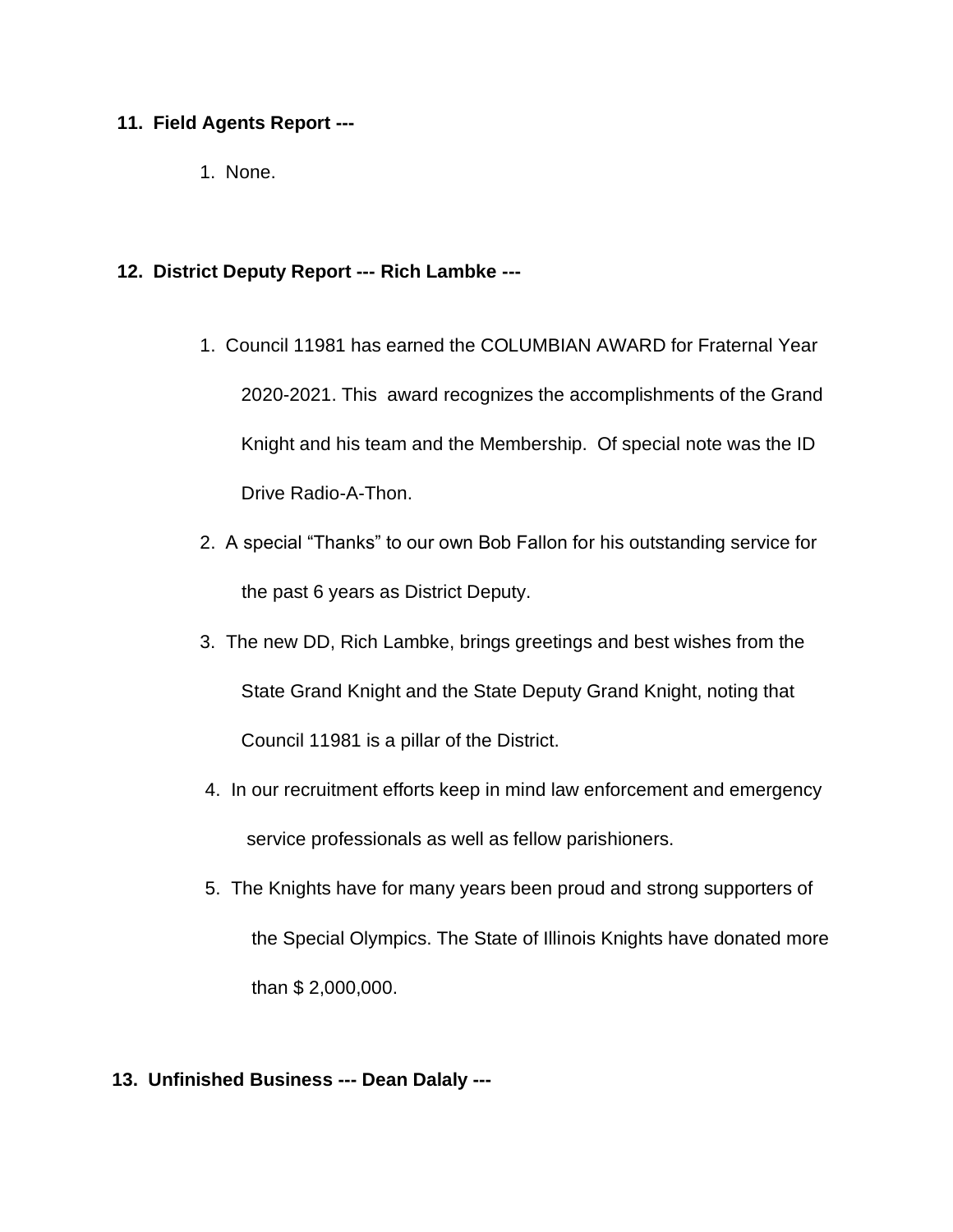1. Motions Presented at the Meeting--- Lou Rundio ---

Motions and Announcements of Motions --- listed below.

#### **14. New Business --- Dean Dalaly ---**

- 1. Exemplifications are now open to all and the Council can now hold them in the Church. This is a great opportunity to help promote a positive image of the Council.
- 2. We should follow up on the point made by the DD that all of our 1<sup>st</sup> Degree members should be encouraged to move up to the 3<sup>rd</sup> Degree (and then the  $4<sup>th</sup>$ ).

# **15. Prayer Requests / Closing Prayer---**

Prayers requested for all those in need. Please follow up on your request with an e-mail to Greg Flanagan with the name and, if you wish, other details.

# **16. Adjournment ---**

Motion for adjournment at 8:04 p.m.

Motion to approve by: Ken Aman. Seconded by: Dan Tokarz.

Motion approved.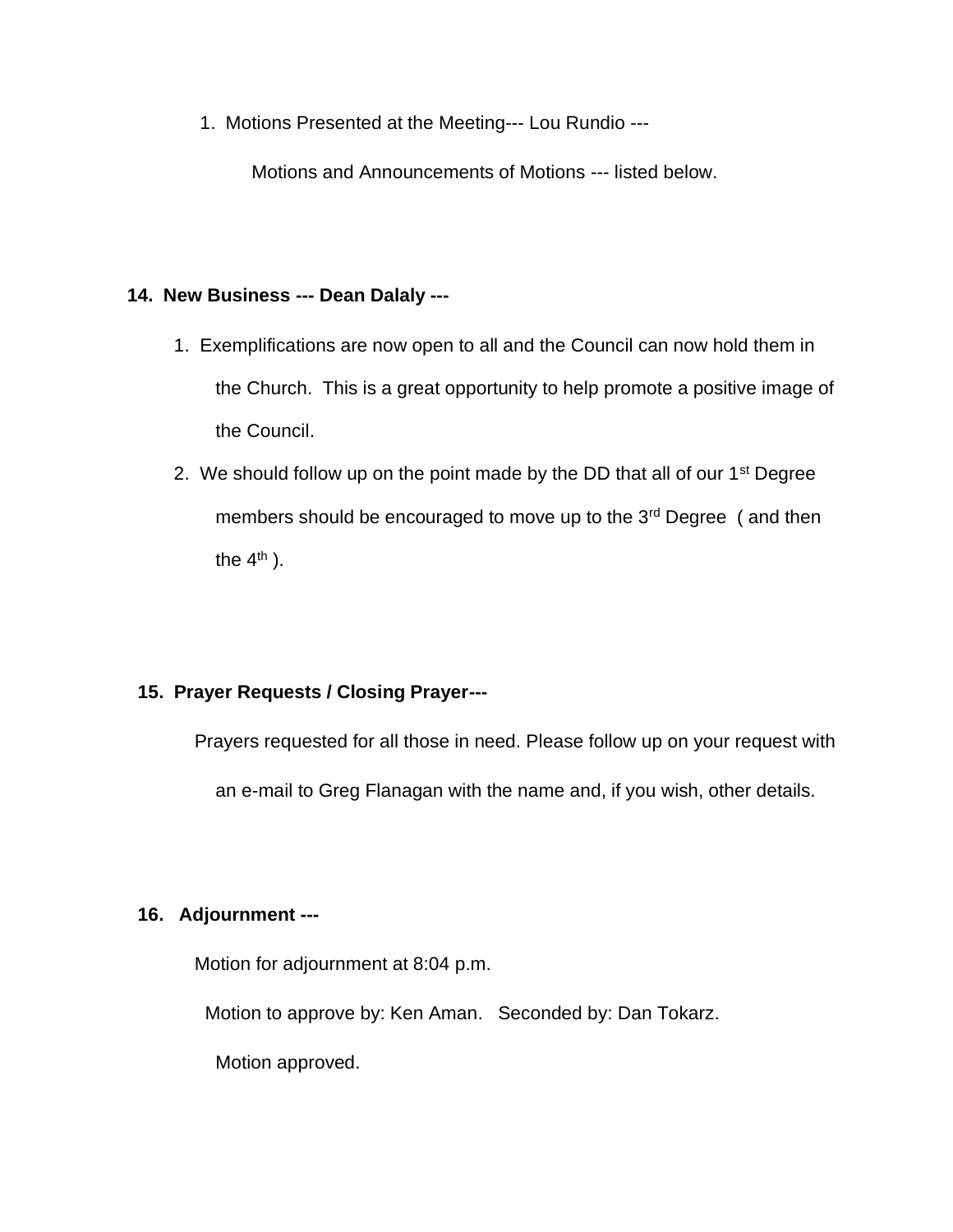**17. Correspondence ---** The Council has recently received the following

Correspondence:

None.

# **18. Motions Presented at the Meeting--- Lou Rundio ---**

**1. MOTION:** The Council approves a donation of \$ 500.00 to JOURNEYS the Road Home for its Gala.

Motion to approve by: Mike Gilbert. Seconded by: Ron Wojewoda.

Motion approved.

**2. MOTION:** The Council approves the expenditure of up to \$300.00 for the purchase

of vestments for Friar Johnpaul in recognition of his 25<sup>th</sup> Anniversary as a priest.

Motion to approve by: Glenn Yamamoto. Seconded by: Greg Flanagan.

Motion approved.

 **ANNOUNCEMENT OF MOTIONS ----**